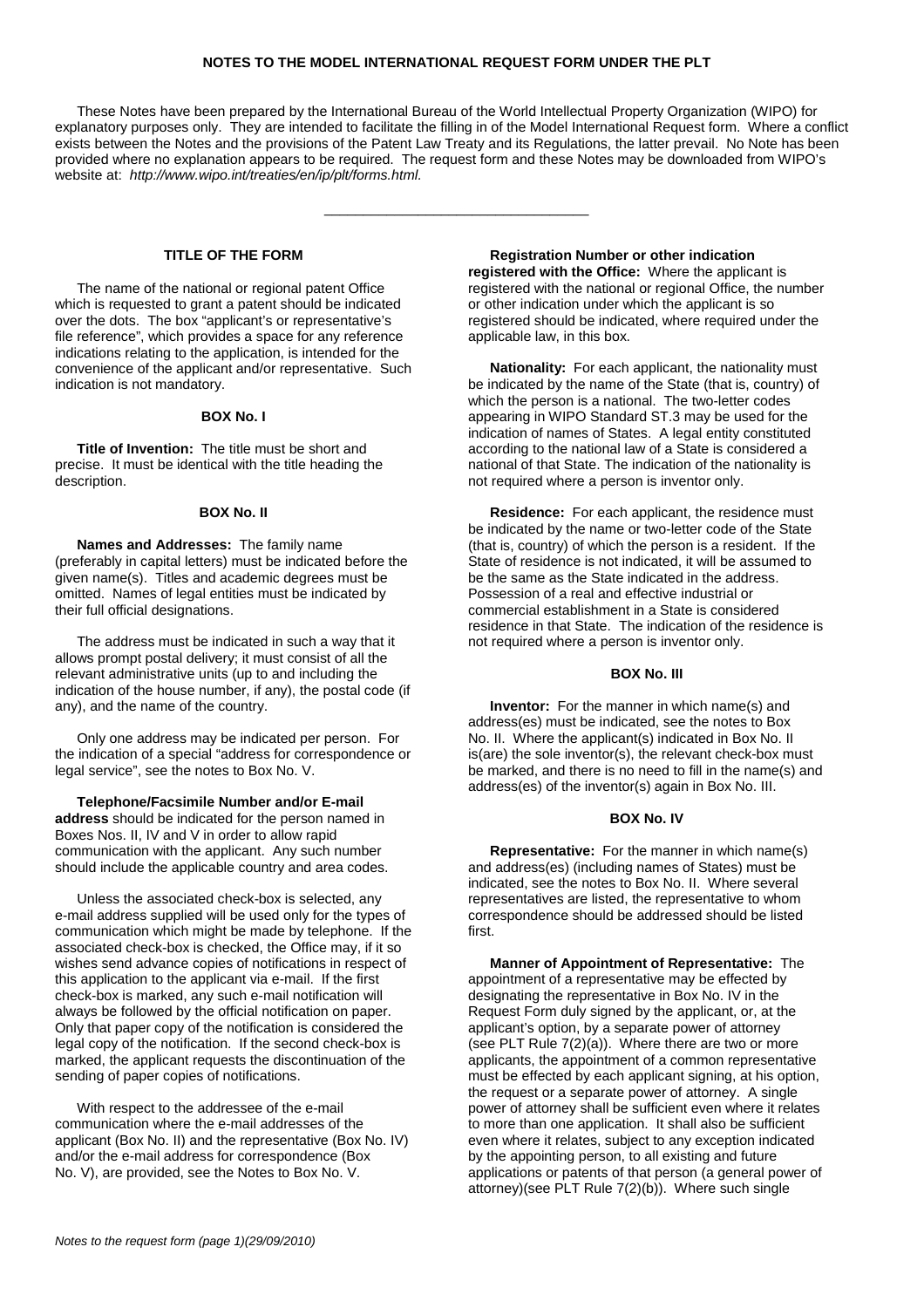power of attorney is filed, the Office may require that a separate copy thereof be filed for each application and patent to which it relates (see PLT Rule 7(2)(b)).

No power of attorney is needed in cases where no formal appointment of the representative is required either in respect of any representative or in respect of certain categories of representative (for example, in some countries, the category of "mandataire agrée", that is, a registered agent admitted to practice before the Office without a power of attorney having to be submitted).

#### **Registration Number or other indication**

**registered with the Office:** Where the representative is registered with the national or regional Office, the number or other indication under which the representative is so registered should be indicated, where required under the applicable law, in this box.

**Telephone/Facsimile Number and/or E-mail address:** See notes to Box No. II.

# **BOX No. V**

**Address for Correspondence or Legal Service:** Where a representative is appointed, any correspondence intended for the applicant will be sent to the address indicated for that representative, unless that applicant expressly indicates another address for correspondence or legal service in Box No. V (see PLT Rule 10(4)). Where no representative is appointed and an applicant has provided his address on a territory prescribed by the Contracting Party in Box No. II, any correspondence will be sent to such applicant's address, unless the applicant expressly indicates another address for correspondence or legal service in Box No. V (see PLT Rule 10(3)). The same applies to e-mail correspondences sending advance copies of notifications.

**Telephone/Facsimile Number and/or E-mail address:** See notes to Box No. II.

#### **BOX No. VI**

**Regional Patent Application:** Where the application is filed under a treaty providing for the grant of regional patents, the Member States of the regional organization in which protection for the invention is sought must, where required, be indicated in Box No. VI.

Where it is requested that the patent shall be granted to different applicants in different Contracting States of the regional organization, the check-box in the right column shall be marked, and it shall be specified which applicants request the grant of the patent in which countries.

## **BOX No. VII**

**Divisional Application; application for a patent of addition or application otherwise associated with one or more other applications:** In the right column of Box No. VII, the filing date of the other application, or of the application for the other patent, associated with the present application as well as the application/patent number of such other application or patent must be indicated. The other application with which the present application associated may be, for example, the application from which a divisional application is divided

or the earlier application on which an application for continuation or continuation-in-part is based.

Where the application number of the other application has not been issued or is not known to the applicant, that application should be identified by furnishing, at the applicant's option, (i) the provisional application number (if any) given by the Office, (ii) a copy of the request part of the application along with the date on which the application was sent to the Office, or (iii) a reference number given to the application by the applicant or his representative along with the name and address of the applicant, the title of the invention and the date on which the application was sent to the Office. As regards the identification of the patents, reference is made to WIPO Standard ST<sub>1</sub>

#### **BOX No. VIII**

**Priority Claim(s):** If the priority of an earlier application is claimed, the declaration containing the priority claim should be made in the request, subject to the condition that the applicant retains the opportunity to add or correct the priority claim as set out in PLT Article 13(1). The request must indicate the date on which the earlier application from which priority is claimed was filed and the *number* it was assigned. Concerning the presentation of the numbers of the applications on which the priority is based, reference is made to paragraph 12(a) of WIPO Standard ST.10/C. For the manner of identifying the earlier application, where the application number of the earlier application has not been issued or is not known to the applicant, see the notes to Box No. VII.

Where the earlier application is a national application, the country party to the Paris Convention for the Protection of Industrial Property, or the Member of the World Trade Organization that is not a party to that Convention, in which that earlier application was filed must be indicated. Where the earlier national application was filed in a country which is neither a party to the Paris Convention nor a Member of the World Trade Organization, but which is a party to an agreement that recognizes the right of priority on the basis of reciprocity, the name of that country must be indicated. Where the earlier application is a regional application, the regional Office concerned must be indicated. Where the earlier application is an international application under the PCT, the receiving Office with which that earlier application was filed must be indicated.

Where the earlier application is a regional application (see however below), or an international application, the priority claim may also, if the applicant so wishes, indicate one or more countries party to the Paris Convention for which that earlier application was filed; such an indication is, however, not mandatory. Where the earlier application is a regional application and at least one of the countries party to the regional treaty is neither party to the Paris Convention nor a Member of the World Trade Organization, at least one country party to the Paris Convention or one Member of the World Trade Organization for which that earlier application was filed must be indicated.

**Certified Copy of Earlier Application:** The Office may require that a certified copy of each earlier application the priority of which is claimed (priority document) be submitted by the applicant, irrespective of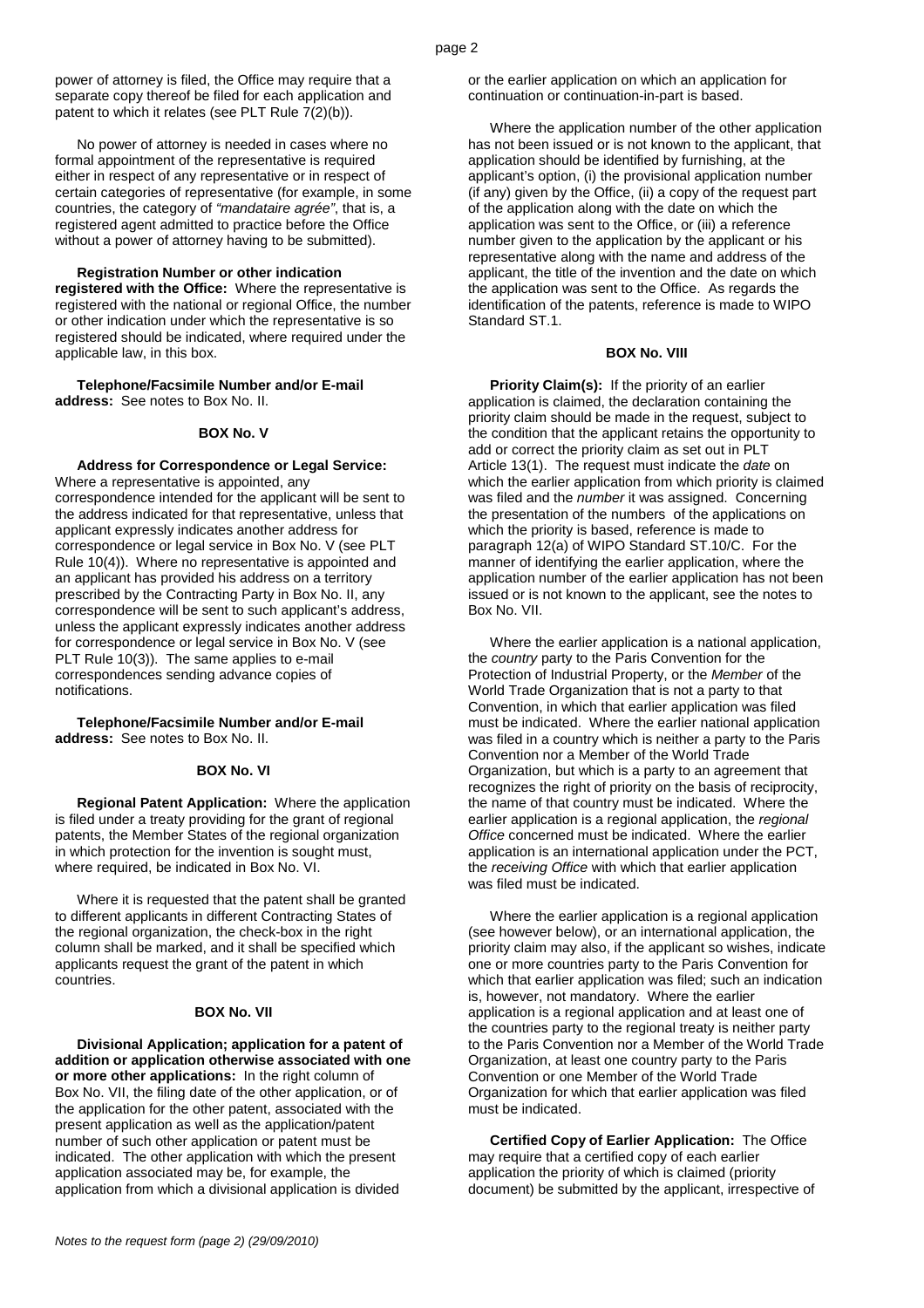whether that earlier application is a national, regional or international application, unless the earlier application was filed with the same Office, or is available to that Office from a digital library which is accepted by the Office for that purpose (PLT Rule 4).

**Request for Restoration of the Right of Priority:** Where the application is filed on a date which is later than the date on which the priority period expired but within the time limit prescribed in the applicable law (minimum two months), the applicant may request the Office to restore the right of priority. Such a request may be made in the Request Form or it may be filed within the time limit prescribed in the applicable law (minimum two months from the date on which the priority period expired, or the time that any technical preparations for publication of the subsequent application have been completed, whichever expires earlier).

If the request for restoration of the right of priority is made in the Request Form, the reasons for the failure to comply with the priority period shall be indicated on an additional sheet. A Contracting Party may require that the request be signed by the applicant (see PLT Rule 14(5)(i)).

#### **Incorporation by Reference of Missing Parts:**

Under certain conditions, where a part of the description or a drawing is missing from the application on the filing date but is contained completely in an earlier application, an applicant may later include such missing part of the description or the missing drawing in the application without loss of the filing date (see PLT Article 5(6)(b) and Rule  $2(3)$  and  $(4)$ ). As one of those conditions to be complied with, a Contracting Party may require that the application contain an indication that the contents of the earlier application were incorporated by reference in the application at the date on which one or more elements referred to in PLT Article 5(1)(a) were first received by the Office (see PLT Rule 2(4)(v)).

## **BOX No. IX**

**Filing by Reference:** For the purposes of the filing date, the applicant may, at the time of filing, replace the description and any drawings in an application by a reference to a previously filed application, subject to the compliance with the requirements under PLT Rule 2(5) (see PLT Article 5(7)(a)).

#### **BOX No. X**

**Declarations:** The request may contain one or more of the following declarations:

- (i) declaration as to the identity of the inventor;
- (ii) declaration as to the applicant's entitlement, as at the filing date, to apply for and be granted a patent;
- (iii) declaration as to the applicant's entitlement, as at the filing date, to claim the priority of the earlier application;
- (iv) declaration of inventorship;
- (v) declaration as to non-prejudicial disclosures or exceptions to lack of novelty.

Where any such declarations are included, the appropriate check-boxes in Box No. X should be marked and the number of each type of declaration should be indicated in the right-hand column. The declarations may be worded in a way that corresponds to the standardized wording provided for in Boxes Nos. X(i) to (v), as detailed below. Those standardized texts are meant to be guidelines for the drafting of the declarations. If the circumstances of a particular case are such that the standardized wordings are not applicable, the declarations may need to be adapted in the specific case, but nevertheless need to correspond to the contents of the applicable elements in the standardized declarations.

## **BOXES Nos. X(i) to (v) (IN GENERAL)**

**Different Declaration Boxes:** There are six different declaration boxes in the request form—one box for each of the five different types of declarations (Boxes Nos. X(i) to Box No. X(v)) and a continuation sheet (Continuation of Boxes Nos. X(i) to (v)) to be used in case any single declaration does not fit in the corresponding box.

**Titles, Items, Item Numbers, Dotted Lines, Words in Parentheses and Words in Brackets:** The prescribed standardized wording of the declarations includes titles, various items, item numbers, dotted lines, words in parentheses and words in brackets. Except for Box No. X(iv), only those items which are applicable may be included in a declaration where necessary to support the statements in that declaration (that is, omit those items which do not apply) and item numbers need not be included. Dotted lines indicate where information is required to be inserted. Words in parentheses are instructions to applicants as to the information which may be included in the declaration depending upon the factual circumstances. Words in brackets are optional and should appear in the declaration without the brackets if they apply; if they do not apply, they should be omitted together with the corresponding brackets.

**Naming of Several Persons:** More than one person may be named in a single declaration. In the alternative, with one exception, a separate declaration may be made for each person. With respect to the declaration of inventorship set forth in Box No. X(iv), all inventors must be indicated in a single declaration (see Notes to Box No. X(iv), below). The wording of declarations to be set forth in Boxes Nos.  $X(i)$ , (ii), (iii) and (v) may be adapted from the singular to the plural as necessary.

## **BOX No. X(i)**

**Declaration as to the Identity of the Inventor:** The declaration may be worded in a way that corresponds to the following:

"Declaration as to the identity of the inventor:

in relation to [this] application [No. …], (name) … of (address) … is the inventor of the subject matter for which protection is sought by way of [the] [this] application."

A declaration in Box No. X(i) is not necessary in respect of any inventor who is indicated as such (either as inventor only or as applicant and inventor) in Box No. II and/or No. III. However, where the inventor is not indicated in Box No. III, but is indicated as applicant in Box No. II, a declaration as to the applicant's entitlement to apply for and be granted a patent in Box No. X(ii) may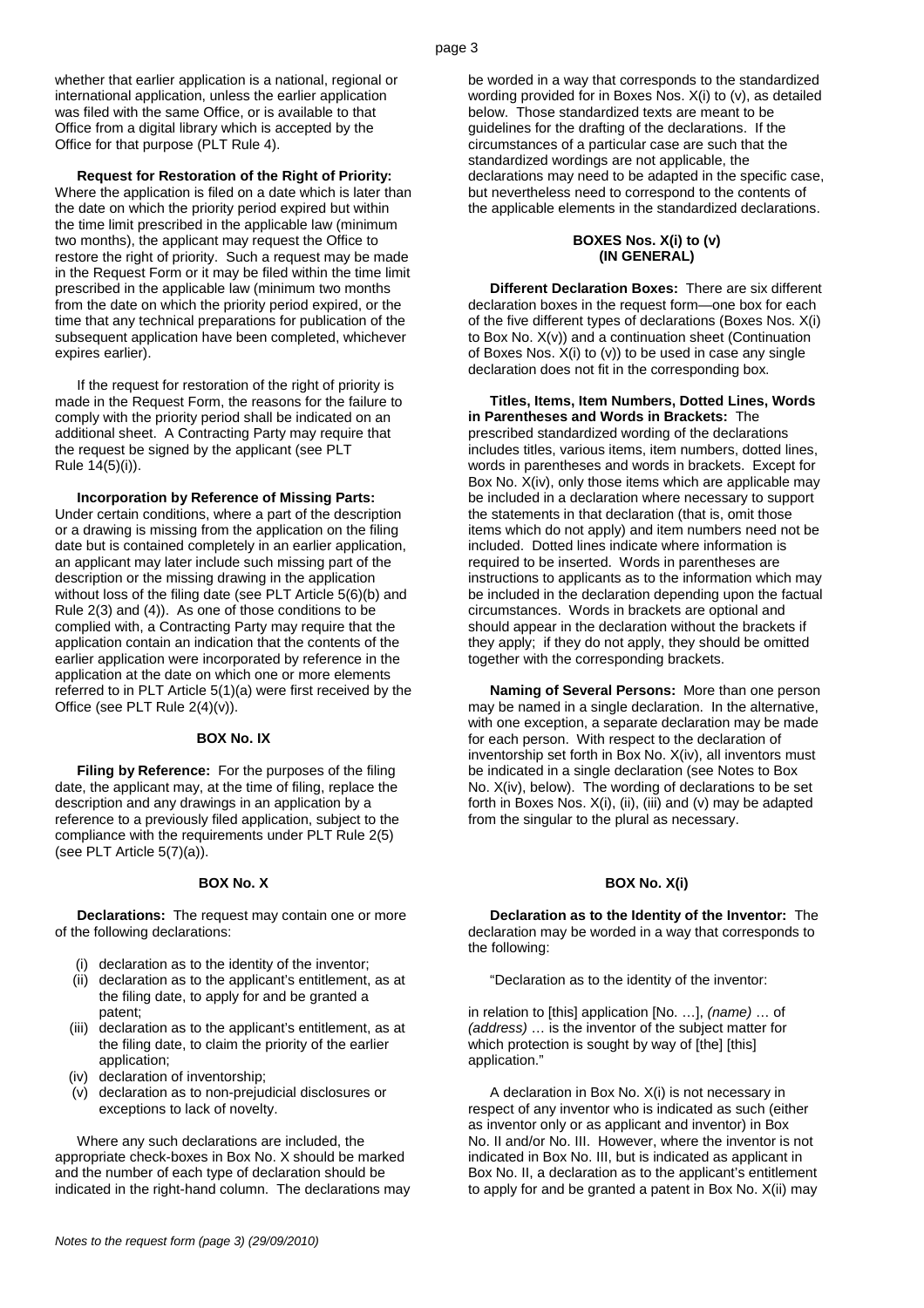be appropriate (where the applicable national law requires that an application be filed by the inventor, however, declaration of inventorship in Box No. X(iv) shall be made). Where indications regarding the inventor are not included in Box No. II and/or No. III, this declaration may be combined with the prescribed wording of the declaration as to the applicant's entitlement to apply for and be granted a patent (Box No. X(ii)). For details on such a combined declaration, see Notes to Box No. X(ii), below. For details as to the declaration of inventorship where the applicable national law requires that an application be filed by the inventor, see Notes to Box No. X(iv), below.

# **BOX No. X(ii)**

**Declaration as to the Applicant's Entitlement to Apply for and Be Granted a Patent:** The declaration may be worded in a way that corresponds to the following:

"Declaration as to the applicant's entitlement, as at the filing date, to apply for and be granted a patent:

in relation to [this] application [No. …], (Name) … is entitled to apply for and be granted a patent by virtue of the following:

- (i) (name) … of (address) … is the inventor of the subject matter for which protection is sought by way of [the] [this] application
- (ii) (name) … [is][was] entitled as employer of the inventor, (inventor's name) …
- (iii) an agreement between (name) … and (name) … dated …
- (iv) an assignment from (name) … to (name) … dated …
- (v) consent from (name) … in favor of (name) … dated …
- (vi) a court order issued by (name of court) … effecting a transfer from (name) … to (name) … dated …
- (vii) transfer of entitlement from (name) … to (name) … by way of (specify kind of transfer) … dated …
- (viii) the applicant's name … changed from (name) … to (name) … on (date) …"

This declaration is only applicable to those events which have occurred prior to the filing date. The possible kinds of transfer of entitlement in item (vii) include merger, acquisition, inheritance, donation, etc. Where there has been a succession of transfers from the inventor, the order in which transfers are listed should follow the actual succession of transfers, and items may be included more than once, as necessary to explain the applicant's entitlement. Where the inventor is not indicated in Box No. II and/or No. III, this declaration may be presented as a combined declaration explaining the applicant's entitlement to apply for and be granted a patent and identifying the inventor. In such a case, the introductory phrase of the declaration must be replaced by the following words: "Combined declaration as to the applicant's entitlement, as at the filing date, to apply for and be granted a patent and as to the identity of the inventor, in a case where the declaration of inventorship (Box. No. X(iv) is not appropriate:". The remainder of the combined declaration must be worded as indicated in Box. No. X(ii).

# **BOX. No. X(iii)**

**Declaration as to the Applicant's Entitlement to Claim Priority of the Earlier Application:** The declaration may be worded in a way that corresponds to the following:

"Declaration as to the applicant's entitlement, as at the filing date, to claim the priority of the earlier application specified below, where the applicant is not the applicant who filed the earlier application or where the applicant's name has changed since the filing of the earlier application:

in relation to [this] application [No. …] (Name) … is entitled to claim priority of earlier application No. … by virtue of the following:

- (i) the applicant is the inventor of the subject matter for which protection was sought by way of the earlier application;
- (ii) (name) … [is][was] entitled as employer of the inventor, (inventor's name) …
- (iii) an agreement between (name) ... and (name) ... dated …
- (iv) an assignment from (name) … to (name) … dated …
- (v) consent from (name) … in favor of (name) … dated …
- (vi) a court order issued by (name of court) … effecting a transfer from (name) … to (name) … dated …
- (vii) transfer of entitlement from (name) … to (name) … by way of (specify kind of transfer) … dated …
- (viii) the applicant's name changed from (name) … to (name) … on (date) …"

This declaration is only applicable to those events which have occurred prior to the filing date. In addition, this declaration is only applicable where the person or name of the applicant is different from that of the applicant who filed the earlier application from which priority is claimed. For example, this declaration may be applicable where only one applicant out of several is different from the applicants indicated in respect of an earlier application. The possible kinds of transfer of entitlement in item (vii) include merger, acquisition, inheritance, donation, etc. Where there has been a succession of transfers from the applicant in respect of the earlier application, the order in which transfers are listed should follow the actual succession of transfers, and items may be included more than once, as necessary to explain the applicant's entitlement.

### **BOX. No. IX(iv)**

**Declaration of Inventorship:** This declaration is applicable only in the United States of America. The declaration shall be worded as:

## "**Declaration of Inventorship:**

I hereby declare that: (1) Each inventor's residence, mailing address, and citizenship are as stated below next to their name; and (2) I believe the inventor(s) named below to be the original and first inventor(s) of the subject matter which is claimed and for which a patent is sought on the invention titled: ……

the application of which is attached hereto ……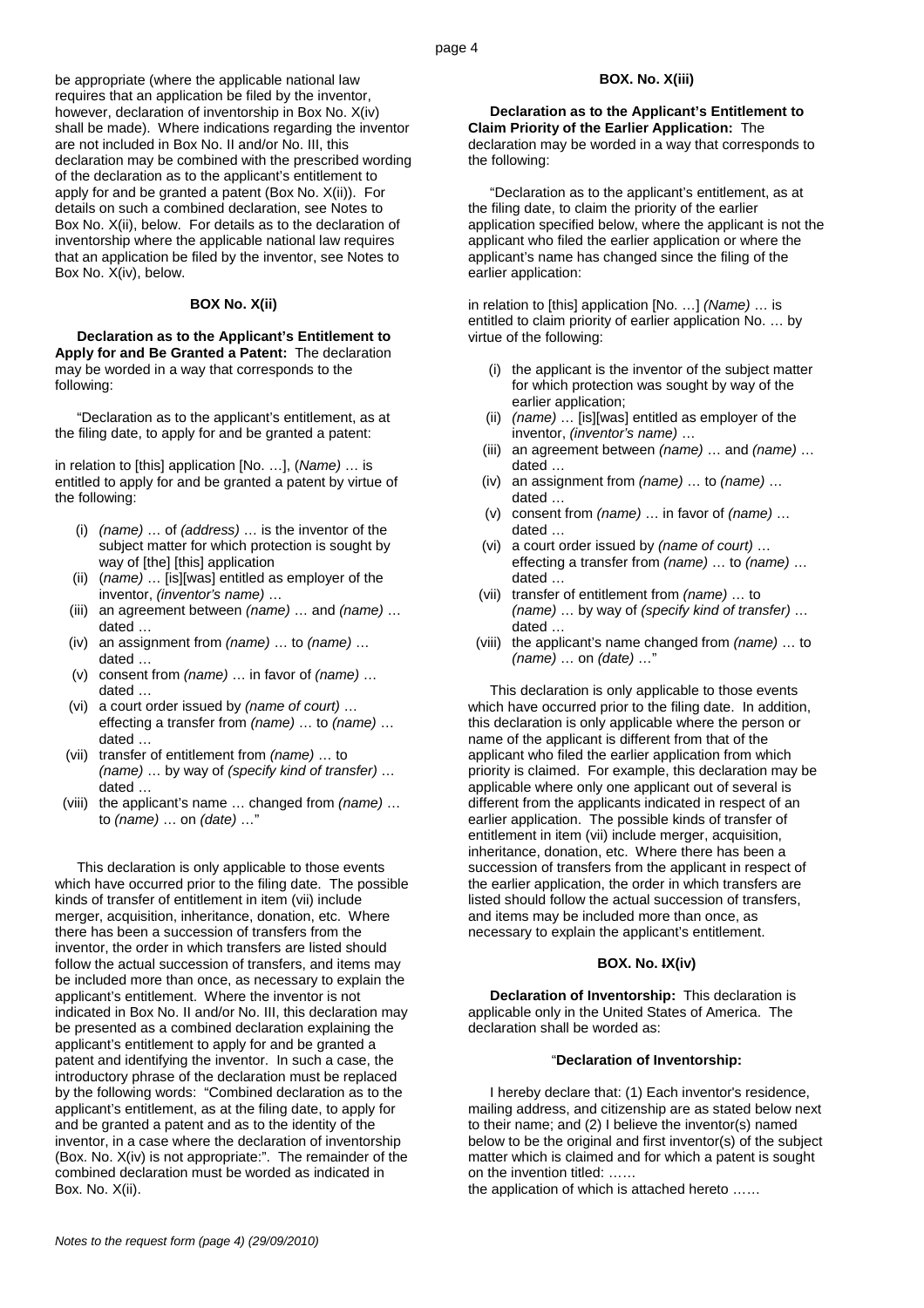was filed on……. as United States Application Number or PCT International Application Number……. and was amended on……(if applicable).

I hereby state that I have reviewed and understand the contents of the above-identified application, including the claims of said application, as amended by any amendment specifically referred to above. I have identified in the request of said application, any claim to foreign priority, and I have identified below, under the heading "Prior Applications," by application number, country or Member of the World Trade Organization, day, month and year of filing, any application for a patent or inventor's certificate filed in a country other than the United States of America, including any PCT international application designating at least one country other than the United States of America, having a filing date before that of the application on which foreign priority is claimed.

# Prior Applications: …………

or

I hereby acknowledge the duty to disclose information that is known by me to be material to patentability as defined by 37C.F.R. §1.56, including for continuation-inpart applications, material information which became available between the filing date of the prior application and the filing date of the continuation-in-part application.

I hereby declare that all statements made herein of my own knowledge are true and that all statements made on information and belief are believed to be true; and further that these statements were made with the knowledge that willful false statements and the like so made are punishable by fine or imprisonment, or both, under Section 1001 of Title 18 of the United States Code and that such willful false statements may jeopardize the validity of the application or any patent issued thereon.

Full name: …

Residence: … (city, state, country) Mailing Address: … (city, state, zip, country) Citizenship: … Inventor's Signature: … Date: … (The signature must be that of the inventor, not that of the representative)"

The name, residence, address and citizenship must be included for each inventor. If the name and address of an inventor is not written in the Latin alphabet, the name and address must be indicated in the Latin alphabet. All inventors must sign and date the declaration even if they do not all sign the same copy of the declaration. If there are more than two inventors, those other inventors must be indicated on the "Continuation of Boxes Nos. X(i) to (v)" sheet. The continuation sheet should be entitled "Continuation of Box No. X(iv)," and must indicate the name, residence, address and citizenship for those other inventors, and at least the name and address in the Latin alphabet. In such a case, the "complete declaration" includes Box No. X(iv) and the continuation sheet. All inventors must sign and date a complete declaration even if they do not all sign the same copy of the complete declaration, and a copy of each separately signed complete declaration must be submitted.

# **BOX No. X(v)**

**Declaration as to Non-prejudicial Disclosures or Exceptions to Lack of Novelty:** The declaration may be worded in a way that corresponds to the following:

"Declaration as to non-prejudicial disclosures or exceptions to lack of novelty:

in relation to [this] application [No. …] (Name) …… declares that the subject matter claimed in [the] [this] application was disclosed as follows:

- (i) kind of disclosure (include as applicable):
	- (a) international exhibition: …
	- (b) publication: …
	- (c) abuse: …
- (d) other (specify): …
- (ii) date of disclosure: …
- $(iii)$  title of disclosure *(if applicable)*: ...
- (iv) place of disclosure (if applicable): …"

Either (a), (b), (c) or (d) of item (i) should always be included in the declaration. Item (ii) should also always be included in the declaration. Items (iii) and (iv) may be incorporated depending upon the circumstances.

### **BOX No. XI**

**Items Constituting the Application:** The number of sheets of the various parts of the application must be given in the check list. Sheets containing any of Boxes Nos. X(i) to (v) must be counted as part of the request. Where the application discloses one or more *nucleotide* and/or amino acid sequences, the number of pages of the sequence listing must be indicated under item (f) in Box No. XI and included in the total number of sheets.

According to PLT Article 6(1), the sequence listing must be presented as a separate part of the description ("sequence listing part of description") in accordance with the standard contained in Annex C of the Administrative Instructions under the PCT.

**Items Accompanying the Application:** Where the application is accompanied by certain items, the applicable check-boxes must be marked, any applicable indication must be made on the dotted line after the applicable item, and the number of such items should be indicated at the end of the relevant line; detailed explanations are provided below only in respect of those items which so require.

**Check-box No. 2:** Mark this check-box where the general power of attorney or a single power of attorney that covers this application has been deposited with the Office and a copy of such a power is filed with the application; if a reference number has been accorded, that number may be indicated.

**Check-box No. 4:** Mark this check-box where a separate sheet containing indications concerning deposited microorganisms and/or other biological material is filed with the application. If the applicable national/regional law requires that any sheet containing the said indications be included as one of the sheets of the description, do not mark this check-box.